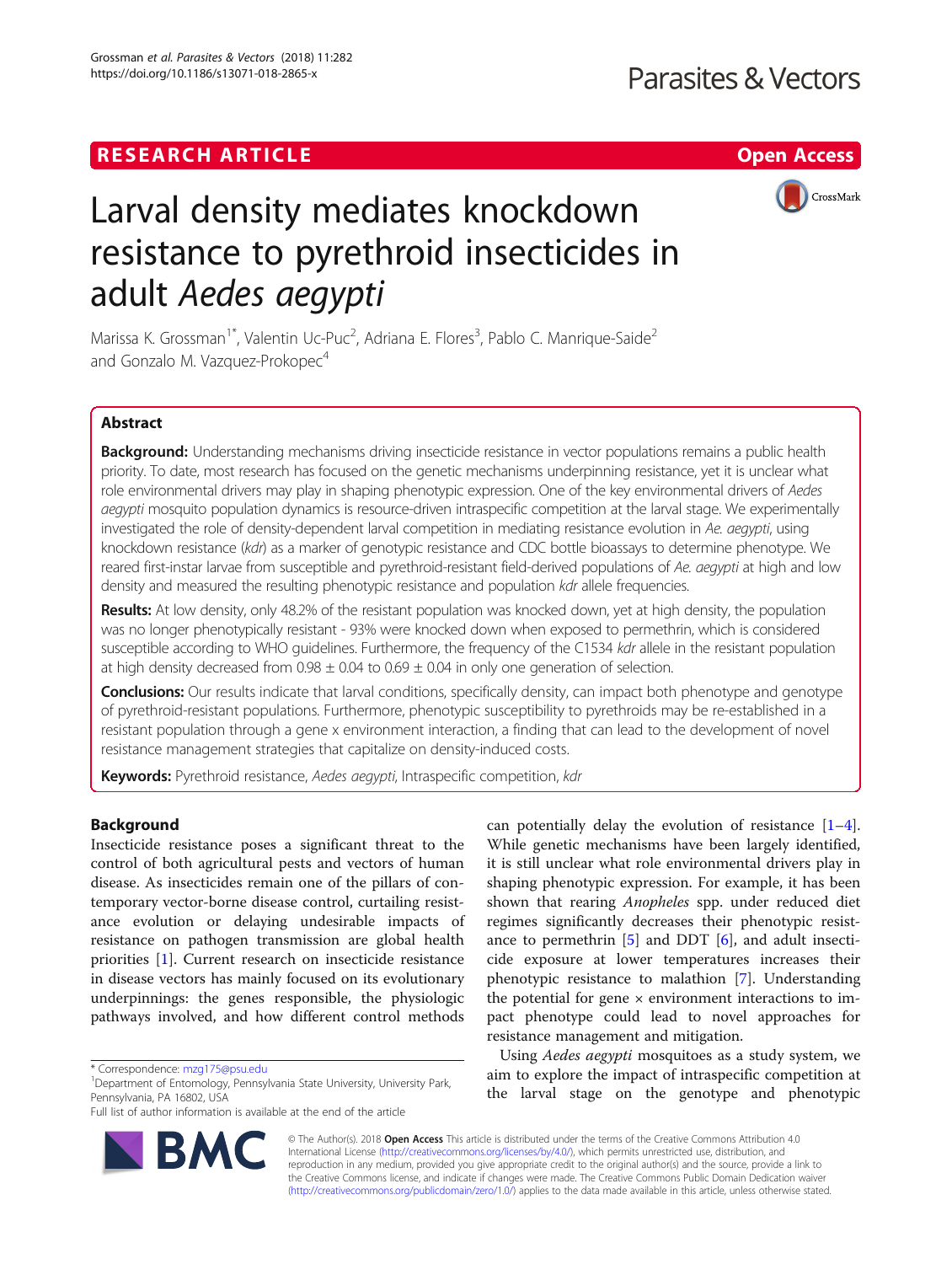expression of pyrethroid resistance. Aedes aegypti, the main vector for dengue, chikungunya and Zika, experiences strong insecticide selection pressure from vector control efforts that are currently the only way to prevent disease outbreaks. Most Ae. aegypti control programs throughout the world employ ultra-low volume spraying (ULV), indoor residual spraying (IRS), and the application of larvicides to target individuals in both the aquatic and terrestrial life stages [\[8](#page-5-0), [9\]](#page-5-0). Consequently, Ae. aegypti has developed resistance to every class of insecticide, with the most widespread being pyrethroid resistance [\[10](#page-5-0)]. The most common mechanism conferring resistance to synthetic neurotoxins such as pyrethroids is called "knockdown resistance" or kdr. These are point mutations in the para-orthologous sodium channel gene that alter the ability of the insecticide to bind to the voltage-gated sodium channels in the mosquito's nerve cell membranes [[11](#page-5-0)]. Given the critical role of voltagegated sodium channels in nervous system functioning, the presence of kdr mutations within a mosquito's genome has important pleiotropic effects on mosquito be-havior, performance and overall fitness [\[12](#page-5-0)–[14\]](#page-5-0).

It has been well established that density-dependent growth at the larval stage is one of the main exogenous factors shaping Ae. aegypti population dynamics [\[15](#page-5-0)–[18](#page-5-0)]. In natural conditions, the Ae. aegypti life-cycle, which involves four free-living aquatic larval stages and a pupal stage that does not feed, occurs mainly in man-made containers such as buckets or flower pots [\[19\]](#page-5-0). During the larval period, strong indirect competition for resources occurs, particularly in larval habitats with limited food availability [[15](#page-5-0), [16,](#page-5-0) [20](#page-5-0)]. At high larval density, per-capita consumption is reduced, leading to smaller adult mosquitoes, slower development time, and decreased adult survival [\[15](#page-5-0)–[17](#page-5-0)]. What is yet unknown is whether intraspecific competition in the larval stage can have a differential impact on the performance of insecticideresistant or susceptible individuals, thereby influencing resistance evolution. For example, Raymond et al. [[21](#page-5-0)] found that under high density conditions, a Cry1Ac (Bacillus thuringiensis toxin) resistant population of diamondback moth (Plutella xylostella) had reduced survival compared to the susceptible population, and the resistant population also experienced a significant decline in phenotypic resistance in only three generations.

The strong bottom-up population regulation exerted by larval intraspecific competition in Ae. aegypti led us to hypothesize that density-dependent competition can significantly influence the allelic frequency of the kdr mutations in a population and influence the rates of resistance evolution. To test this hypothesis, we designed a series of larval competition experiments to investigate the role of densitydependence at the larval stage on the rates of genotypic and phenotypic resistance to pyrethroid insecticides.

## **Methods**

## Experimental design

To quantify the impact of larval intraspecific competition on the resulting insecticide resistance status, we created a fully factorial experiment with two factors: density and population. There were two levels of density, low (50 larvae) and high (500 larvae), which represent the lower and upper range of larval density described in Merida, Mexico during the dengue transmission season [[22,](#page-5-0) [23\]](#page-5-0). We used F1 larvae from two Ae. aegypti field populations: susceptible (10% frequency of both kdr mutations and 100% knockdown to permethrin at the diagnostic time) and resistant (98% frequency of the C1534 mutation, 73% of the I1016 mutation and 13% knockdown to permethrin at the diagnostic time). We then mixed the two populations as first-instar larvae (see below for details) to create a third, intermediate resistance level. Our experimental design thus involved six treatment combinations (2 densities and 3 resistance levels), which were replicated five times each.

We used 2 l white experimental buckets, which is the typical size habitat for Ae. aegypti in Merida, and filled each one with 1 l of municipal water [\[23\]](#page-5-0). We placed either 50 (low density treatment) or 500 (high density treatment) first-instar larvae from each population (susceptible or resistant) into an experimental bucket. The intermediate resistance level was created by placing 25 or 250 firstinstar larvae from each resistance population into the same experimental bucket. Larvae were fed 50 mg of bovine liver powder (MP Biomedicals LLC, Santa Ana, USA) every other day until all reached pupation. Buckets were covered with a mesh net to protect from oviposition of ambient mosquitoes and entrance of other organisms. The number of pupae and recently emerged adults in each bucket were counted daily. Adults were removed daily with a mouth aspirator and placed in an experimental cage (BugDorm-1 Insect Rearing Cage, MegaView Science, Talchung, Taiwan) and given 75–100 ml of 5–10% sugar solution every day for hydration and nourishment.

Once all adult mosquitoes emerged in the low density treatment, 15 females and 15 males from each replicate were selected at random, euthanized by freezing, and stored individually in 100% ethanol for further genotyping analysis. For the high density treatment, the same procedures were conducted; however, half of the 30 mosquitoes (7 males and 7 females) were removed halfway through the experiment (day 18), and the other half were removed at the end. Obtaining two samples over the duration of the high density experiment minimized any potential bias if emergence time differed between susceptible and resistant individuals.

Experiments were conducted in Merida, Mexico during February-May 2016, inside an urban residence to recreate the typical environmental fluctuations experienced by Ae.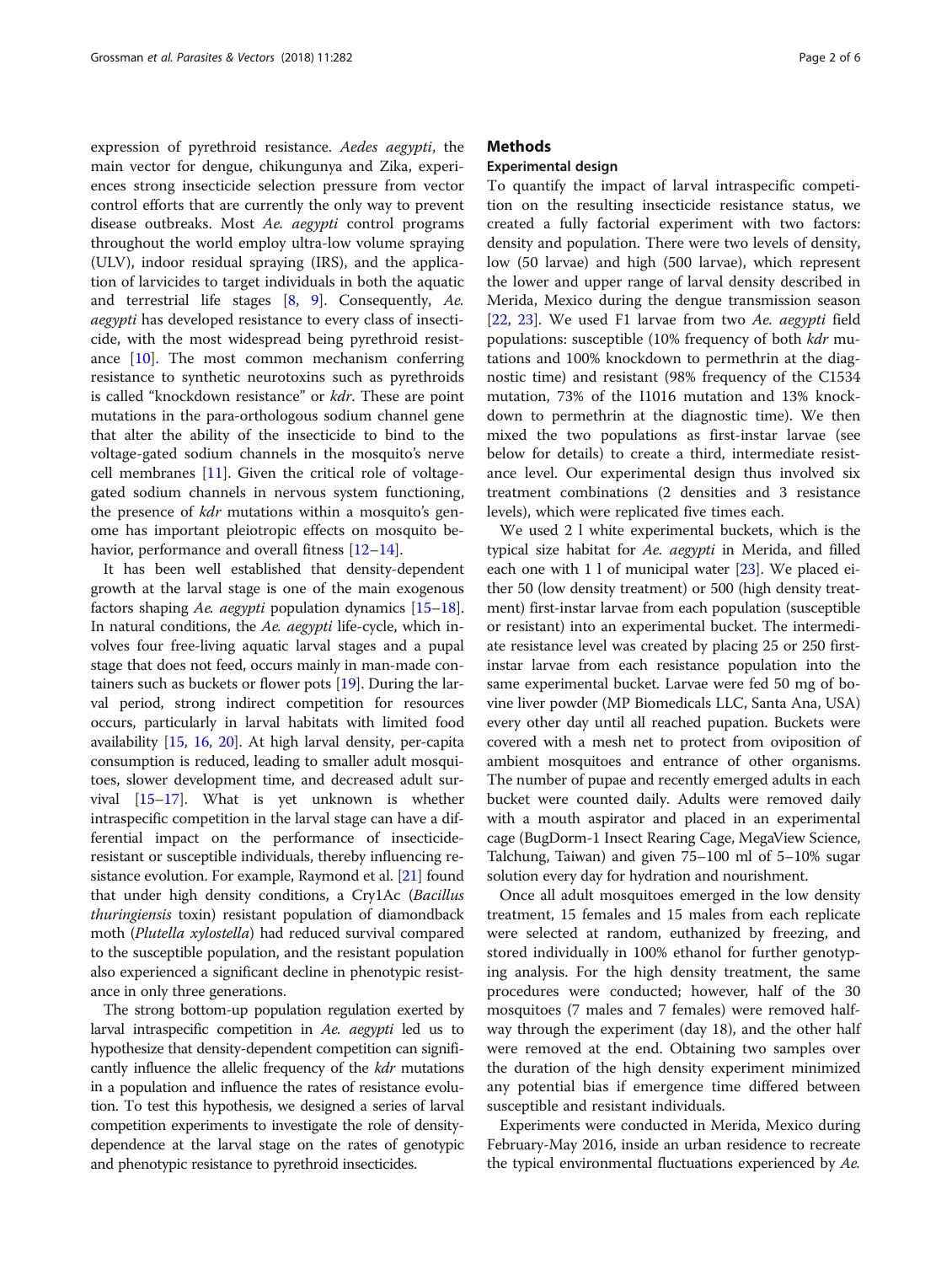aegypti populations. Temperature ranged from 21.9 to 37. 1 °C and humidity from 40 to 82% throughout the course of the experiment, measured inside the experimental room with a RadioShack® Indoor/Outdoor Thermometer (RadioShack, Fort Worth, USA).

## Phenotypic resistance assay

Standardized Centers for Disease Control and Prevention (CDC) bottle bioassays were conducted on mosquitoes from each treatment replicate to determine phenotypic resistance. Four replicates of 25 mosquitoes each were placed in bottles coated with 15 μg/ml of technical grade permethrin according to CDC guidelines [[24](#page-5-0)]. In the high density treatment, two of the four replicates were conducted at day 18, using mosquitoes that had emerged prior to that date (3–4 days-old), so as to not bias results as previously stated; the other two replicates were completed at the end of the experiment, which was between days 33–40 depending on the replicate. The low density treatment did not contain enough mosquitoes for the bottle bioassays since they only contained 50 mosquitoes at maximum, so two extra replicate buckets were simultaneously run but only used to complete the bioassays. The number of individuals knocked down was recorded every 10 minutes until all individuals were knocked down, but no longer than 120 minutes. The percentage of individuals knocked down at the diagnostic time of 30 minutes was calculated for each replicate, and phenotypic resistance was defined as this percentage.

## Genotype analysis

DNA was extracted from 30 individuals per replicate using the salt extraction method [\[25\]](#page-5-0), and then tested with allele-specific real time PCR to determine genotype at the 1534 and 1016 loci following protocols described in Alvarez et al. [\[26\]](#page-5-0).

#### Statistical analyses

Allele frequencies for C1534 and I1016 were calculated for each population before and after the experiment. To test for linkage disequilibrium between the two markers, we calculated the coefficient D and the resulting  $r^2$ following the equations outlined in Gillespie [\[27](#page-5-0)] and used a Chi-square test with one degree of freedom to test the statistical significance. The change in genotype was analyzed with a Chi-square test of independence, and the difference between densities in the proportion knocked down with insecticide was assessed with a Welch t-test. Differences in development time between high and low density, defined as the total number of days from first-instar larva to adult, was quantified using a linear mixed effects model with replicate as a random intercept (R package *nlme* [\[28\]](#page-5-0)). The probability of survival was analyzed using a binomial-distributed

generalized linear mixed effects model (GLMM), also with replicate as a random intercept (R package *lme4* [[29\]](#page-5-0)). Analyses were conducted with the R statistical program version 3.3.2 [\[30\]](#page-5-0).

## Aedes aegypti strain description

Pyrethroid susceptible and resistant Ae. aegypti field strains were generated from eggs collected in the cities of Cienega de Flores (Nuevo Leon State, Mexico, susceptible strain) and Uman (Yucatan State, Mexico, resistant strain). First generation (F1) mosquito larvae were used for the experiments. Initial gene frequencies for each colony for the C1534 and I1016 kdr mutations were quantified using allele-specific real time PCR on 50 randomly selected F0 adult mosquitoes, applying the protocols described in Alvarez et al. [\[26](#page-5-0)]. The susceptible population had a 10% frequency of both *kdr* mutations and 100% knockdown to permethrin at the diagnostic time, and the resistant population had a 98% frequency of the C1534 mutation, 73% of the I1016 mutation and 13% knockdown to permethrin at the diagnostic time. Additional information on the resistant and susceptible strains can be found in Deming et al. [[22](#page-5-0)] and Siller et al. [[31\]](#page-5-0), respectively. Rates of phenotypic resistance to the pyrethroid permethrin were estimated using the standardized CDC bottle bioassays following published guidelines on 100 F1 mosquitoes of each colony [[24\]](#page-5-0).

We acknowledge that our experimental strains are derived from different locations and therefore do not share the same genetic background, though we are only using the susceptible strain as a control. The statistical analysis conducted does not compare the strains; rather, it compares each strain to itself given density treatment (high and low) since that is our main question of interest. Including the susceptible strain allows us to rule out other environmental conditions that could be causing changes in resistance status.

## Results

#### Larval development

The mean (± standard deviation) number of days from first-instar larva to adult was  $12.3 \pm 0.6$  days longer at high density than low density (Fig. [1a](#page-3-0); GLMM generalized linear mixed-effects model,  $t = 21.93$ ,  $df = 5856$ ,  $P < 0$ . 0001). Similarly, the survival probability from first-instar larva to adult was significantly lower for individuals in the high density treatment than the low density (Fig. [1b;](#page-3-0) Binomial GLMM, odds ratio OR = 0.15; 95% CI: 0.11–0.20).

## Phenotypic resistance

Expression of phenotypic resistance to the pyrethroid insecticide permethrin was significantly lower in the resistant population at high density compared to low density (Fig. [2;](#page-3-0) Welch t-test,  $t = -3.41$ ,  $df = 4.5$ ,  $P = 0.0225$ ). At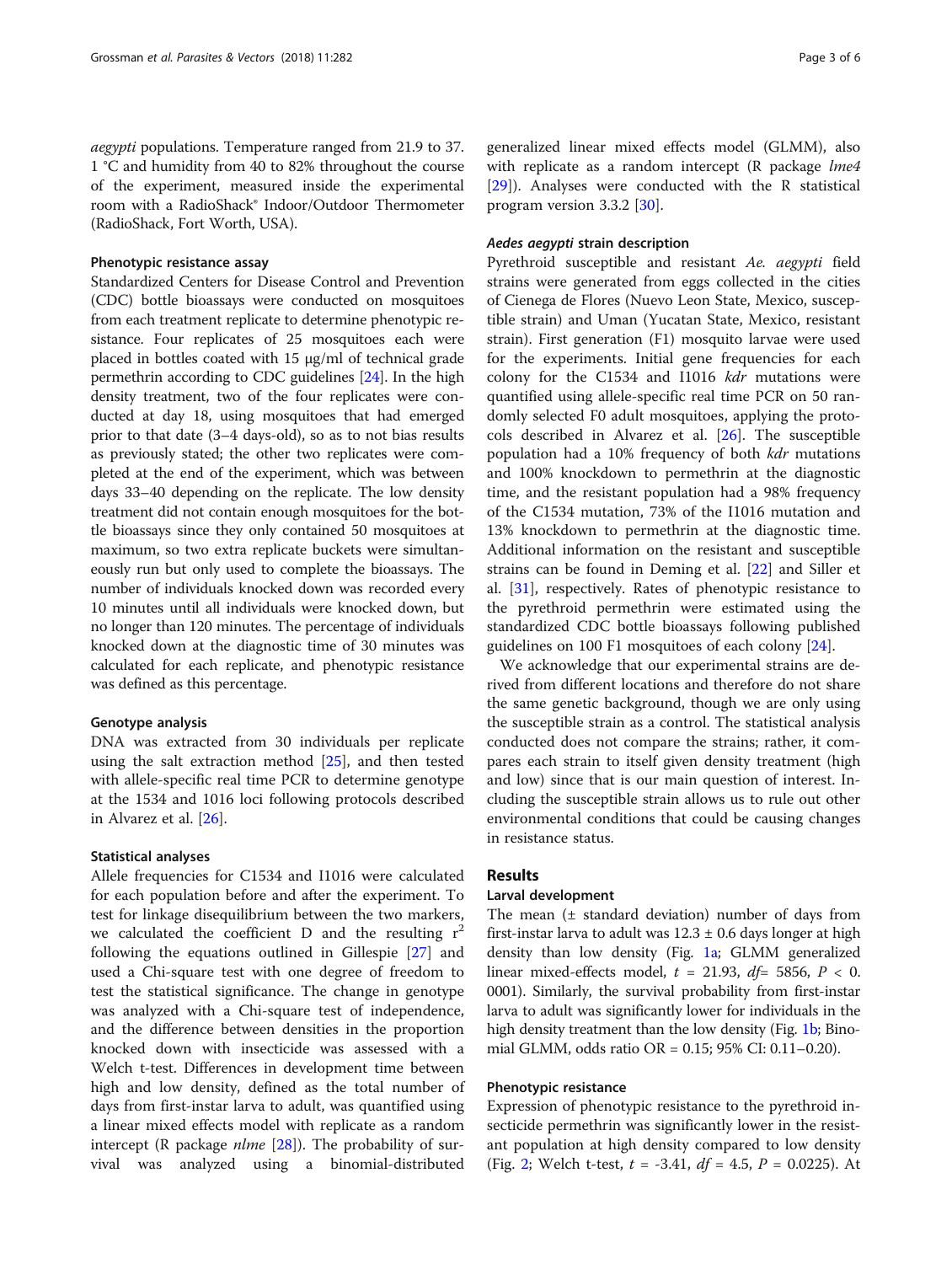<span id="page-3-0"></span>

low density, only an average of  $48.2 \pm 28.5\%$  of the resistant population was knocked down at 30 minutes, but at high density, an average of 93  $\pm$  7.1% were knocked down. This significant reduction in phenotypic resistance at high density rendered the originally "resistant" population susceptible according to the WHO guidelines, which mark the resistance threshold at 90% population knockdown at the diagnostic time for the CDC bioassays [\[32](#page-5-0)]. An increase in susceptibility at high density was also seen in the intermediate population, with an average  $80.4 \pm 16.7\%$  of the population knocked down at low density, yet an average of  $97.8 \pm 2.0\%$  knocked down at high density (Fig. 2).

## kdr allele frequencies

At both densities, the C1534 allele frequency of the resistant population was significantly reduced from a starting overall frequency of 0.98 to an average ± SD



frequency of  $0.93 \pm 0.05$  at low density (Fisher's exact test,  $P = 0.003$ ) and  $0.69 \pm 0.04$  at high density (Fisher's exact test,  $P < 0.0001$ ) (Fig. [3\)](#page-4-0). This marked effect of density on allele frequency change was not observed for the I1016 mutation (Fig. [3](#page-4-0)). The frequency of the I1016 allele increased slightly after both treatments, though not significantly (low density: Chi-square =  $0.47$ ,  $P = 0$ . 492; high density: Chi-square = 3.3,  $P = 0.068$ ).

## **Discussion**

We found that density-dependent intraspecific competition can act as a selective force to regain susceptibility in pyrethroid-resistant Ae. aegypti mosquitoes. High density larval conditions induced competition, evidenced through reduced immature survival and delayed development time. Consequently, this heightened competition selected for individuals without the C1534 kdr mutation, causing a striking decrease in its frequency in the resistant population only after one generation of selection. Such rapid evolution gives insights into the maintenance of polymorphism at kdr sites in Ae. aegypti field populations. Although insecticide selection pressures are strong, they are rarely uniform in time or space, as they are largely driven by disease outbreaks [\[33\]](#page-5-0). In the absence of insecticide, population densities may increase, imposing stronger competition and selection towards susceptibility. The alternation of insecticide selection pressure with selection due to density-dependence may, in part, account for the genetic variation at *kdr* loci and can be leveraged to mitigate resistance evolution.

Equally important is that phenotypic susceptibility was re-established in the resistant population through a gene-environment interaction. Larvae from the same parent population with high resistance exhibited different resistance phenotypes depending on the conditions in which they were raised. If raised with minimum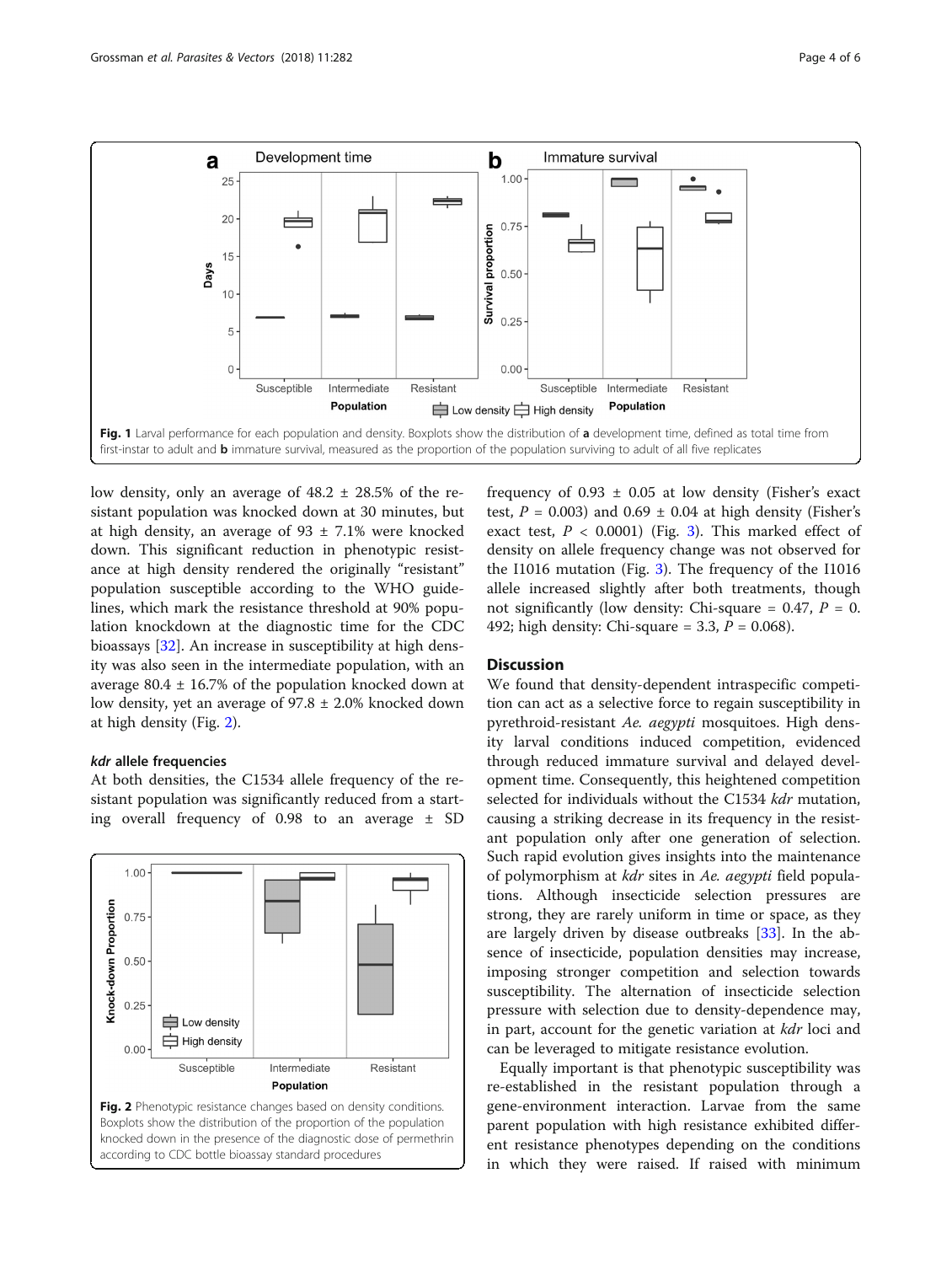<span id="page-4-0"></span>

intraspecific competition (low density), they remained resistant; however, if they were raised under strong competition (high density), they became diagnostically susceptible according to WHO guidelines [\[32\]](#page-5-0). Not only do these results demonstrate that phenotypes can be altered based on environmental conditions, but they also raise concerns about the external validity of biological assays used to phenotypically characterize the levels of resistance of natural populations. Based on our findings, we hypothesize that the standard resistance assays (CDC bottle bioassay and the WHO susceptibility test) would provide different results if performed with adults collected from the field (that are naturally constrained by food and density) versus adults reared in optimal laboratory conditions. This potential discrepancy could bias results from standard bioassay assays that are used to monitor resistance in field populations, providing incomplete or inaccurate information for vector control. Further evaluations of the bioassay methodology are needed, including the investigation of the correlation between phenotype and genotype at higher insecticide doses and the interplay between density and phenotypic resistance.

The impact of the larval environment on phenotypic resistance in adults has also been demonstrated in Anopheles spp. Owusu et al. [\[5](#page-5-0)] found that a nominally pyrethroid-resistant population of An. stephensi became susceptible according to WHO guidelines (using WHO tube tests) if reared with only 25% of the larval food available. Additionally, Oliver et al. [\[6](#page-5-0)] found that DDTresistant An. arabiensis had decreased time to mortality using the bottle bioassay when larvae were on a restricted diet compared to well-fed larvae. Given these pervasive effects across species, it seems important to re-evaluate existing diagnostic assays for resistance as

well as understand how resistance may change with varying environmental conditions.

This study investigated the effect of density-dependent competition on pyrethroid resistance in only one generation, though it would be beneficial to assess the impacts over multiple generations of density-induced selection. While we found a marked reduction in the C1534 kdr mutation frequency in one generation, we did not find a significant change in the I1016 mutation. This is likely because we only conducted the experiment over one generation; when Brito et al. [[12](#page-5-0)] reared a population of Ae. aegypti with the I1016 kdr mutation in the absence of insecticide for 15 generations, they found a decrease in the I1016 allele from 50% to 21.7%, which would on average produce a 1.8% change in one generation. Assessing the longer-term effects of density-induced selection could aid in our understanding of both field dynamics and potential fitness costs of the kdr mutations.

## Conclusions

Here we show adult pyrethroid resistance can be mediated by larval rearing density. Intraspecific competition induced by high densities can render a "resistant" population susceptible and act as a selective force to reduce the C1534 kdr allele frequency. Given that Ae. aegypti are container breeders and subject to density-dependence in the field, the results give insight into one of the mechanisms driving insecticide resistance evolution in field populations. Furthermore, the results highlight the deficiencies in current diagnostic assays for resistance and suggest that future research should explore how to make these assays more robust to differences in environmental conditions.